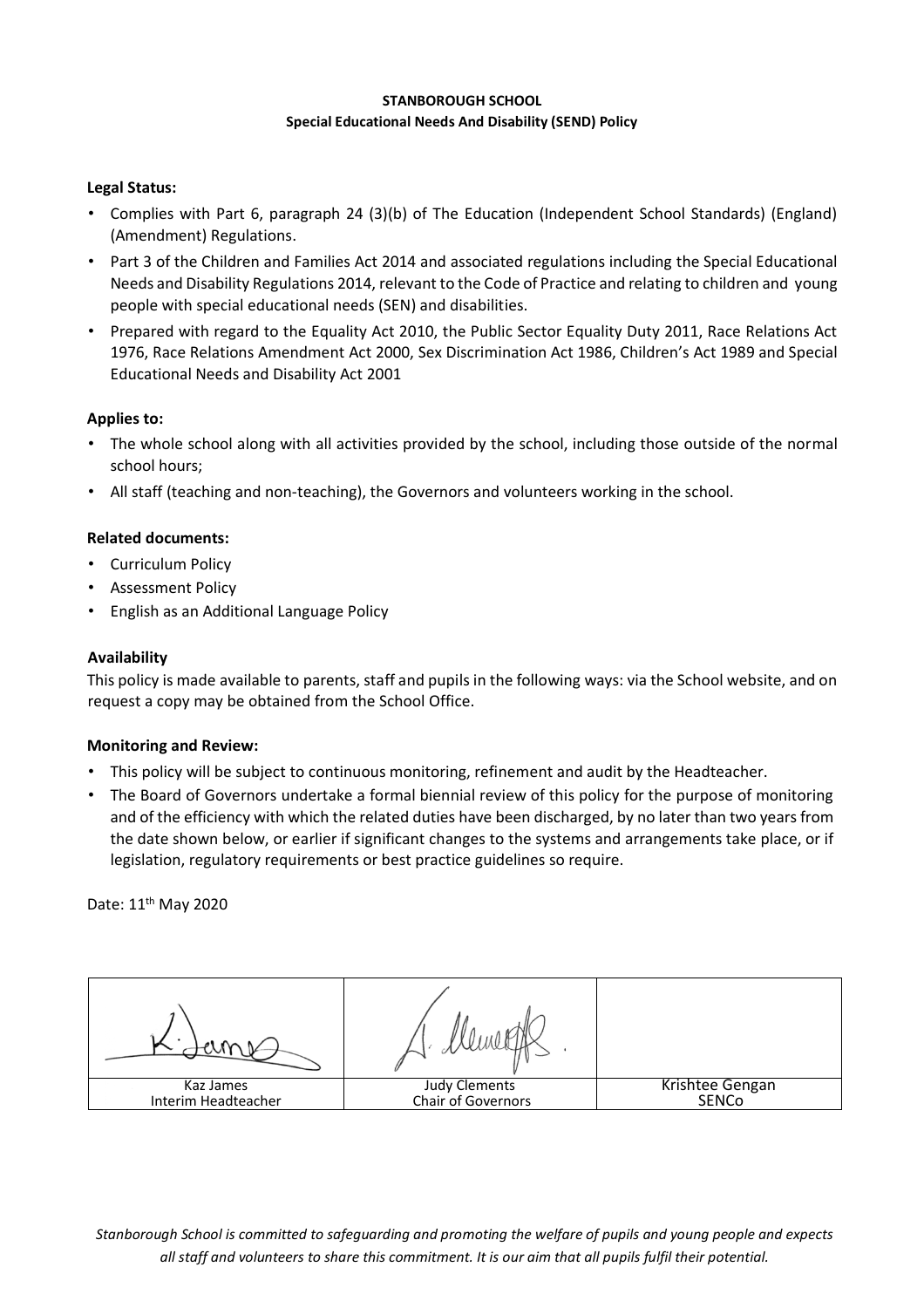### **INTRODUCTION**

The whole team at the school is committed to providing a welcoming, attractive and stimulating environment to support the needs and develop the learning of the children and families in the community. Every child and family in our community is valued and diversity celebrated. Stanborough School is staffed by a team of qualified teachers. The School provides a broad and balanced curriculum in a safe, stimulating and caring environment which allows everyone to achieve, develop, learn and grow.

All areas of School life are inclusive and the teaching is tailored towards individual learning providing challenge and support; encouraging everyone to reach their full potential. Staff provide a positive ethos to enable the children to work towards the development of 'life skills' and instil life‐long learning aspirations for everyone through a range of activities which are fun and enjoyable.

### **MISSION STATEMENT**

At Stanborough School, we support and value the abilities of all our pupils. It is our duty to provide equal opportunities for every person in our care and a safe and fully equipped learning environment which caters to the needs of every child as an individual. We are committed to inclusion within the school curriculum and participation in all aspects of school life. We provide an exciting, creative and effective learning environment, recognising and responding to individual learning styles. We aim to help each child experience success and to reach their full potential by providing the highest standard of education and care.

Stanborough School adopts a 'whole school approach' to special educational needs. All staff work to ensure inclusion of all pupils. The school is committed to ensuring that pupils with special educational needs can fulfil their potential and achieve optimal educational outcomes.

### **INCLUSION STATEMENT**

We endeavour to make every effort to achieve maximum inclusion of all pupils whilst meeting pupils' individual needs. This policy builds on our School Inclusion Policy, which recognises the entitlement of all pupils to a balanced and broad curriculum. Our SEND policy reinforces the need for quality first teaching that is fully inclusive. The Governing Body will ensure that appropriate provision will be made for all pupils with SEND.

# **1. Aims and Objectives of this Policy**

- To reach high levels of achievement for all
- To be an inclusive school
- To ensure the identification of all pupils requiring SEND provision as early as possible in their school career
- To meet individual needs through a wide range of provision
- To attain high levels of satisfaction and participation from pupils, parent, guardians
- To share a common vision and understanding with all stakeholders
- To give transparent resourcing to SEND
- To provide curriculum access for all
- To work towards inclusion in partnership with other agencies and schools
- To achieve a level of staff expertise to meet pupil need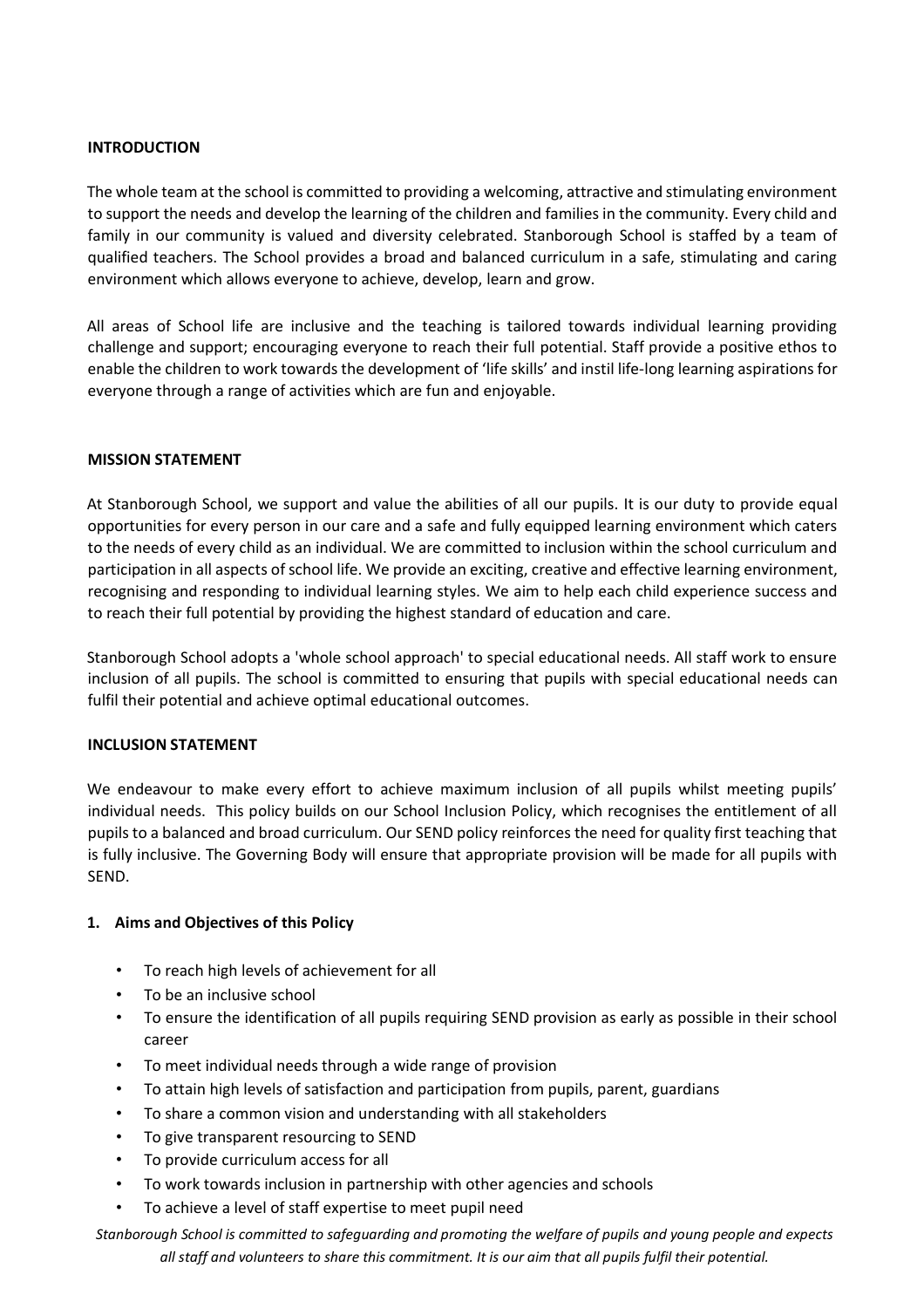• We recognise that many pupils will have special needs at some time during their school life. In implementing this policy, we believe pupils will be helped to overcome their difficulties.

### **2. ADMISSION ARRANGEMENTS**

No pupil will be refused admission to school on the basis of his or her special educational need. In line with the SEN and Disability Act we will not discriminate against disabled children and we will take all reasonable steps to provide effective educational provision. Pupils entering the school from Years 7 ‐ 11 will normally have an English, Science and Maths assessment and a generalised discussion with either the Headteacher or a member of staff. If a pupil has already been identified as having learning needs, relevant reports should be brought to the family interview. If necessary the SENCo will meet the pupil and talk to parents. Pupils are admitted to the school at the discretion of the Headteacher. Pupils with additional needs will be admitted if the school can offer appropriate support. However, every effort will be made to accommodate a pupil with Learning Needs.

# **3. MANAGEMENT OF SEND WITHIN SCHOOL**

The Headteacher has appointed a co-ordinator for special educational needs known as a Special Education Needs Co‐ordinator (SENCo). The current SENCo is Krishtee Gengan. It is the responsibility of the SENCo to co-ordinate the operation of the Special Educational Needs Policy. The SENCO in Stanborough School, in conjunction with the Headteacher and the SLT, has an important role to play in determining the strategic development of SEN policy and provision in Stanborough School. The SENCO has day‐to‐day responsibility for the operation of SEN policy and co-ordination of specific provision made to support individual pupils with SEN, including those who have EHC plans. The SENCO provides professional guidance to colleagues and will work closely with staff, parents and other agencies. The SENCO will be aware of the provision in the Local Offer and be able to work with professionals providing a support role to families to ensure that pupils with SEN receive appropriate support and high-quality teaching.

All school staff have a responsibility for pupils with SEND in their class, to ensure that teaching involves differentiation and personalisation to meet pupils need. Staff are aware of their responsibilities towards pupils with SEND, whether or not pupils have an Education, Health and Care Plan, (EHCP). A positive and sensitive attitude is shown towards all pupils by adults in school. Staff responsibilities are identified in individual job descriptions.

The SENCo is responsible for:

- $\blacksquare$ overseeing the day‐day operation of this policy
- $\blacksquare$ co‐ordinating provision for children with special educational needs
- liaising with and advising teachers
- overseeing the records on all children with SEND  $\blacksquare$
- liaising with parents of children with SEND *(in conjunction with teachers)*
- contributing to the in‐service training of staff
- $\blacksquare$ liaising with external agencies including educational psychology services, health and social services, and voluntary bodies

The school will ensure that the SENCO has sufficient time and resources to carry out these functions. This will include providing the SENCO with sufficient administrative support and time away from teaching to enable them to fulfil their responsibilities in a similar way to other important strategic roles within a school.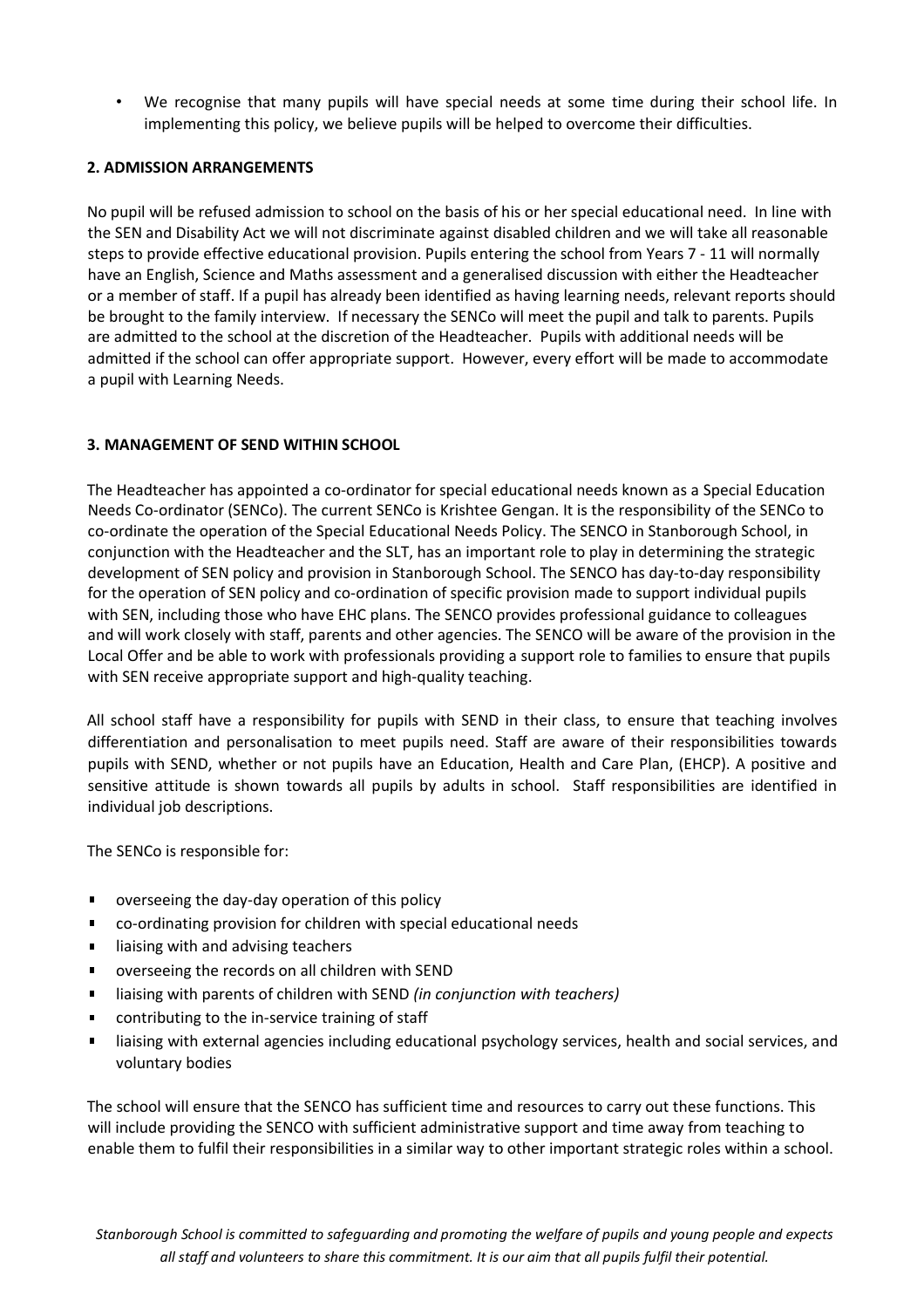### **4. IDENTIFICATION AND ASSESSMENT**

We accept the principle that pupils' needs should be identified and met as early as possible.

There are four areas of need as stated in the SEND Code of Practice –

- Communication and Interaction (C and I)
- Cognition (Cog)
- Social Emotional and Mental Health difficulties (SEMH)
- Sensory and/or Physical. (S/P)

Whilst these four areas broadly identify the primary need of a pupil we also consider the needs of the whole child, which may also impact on a pupil's progress.

- Disability
- Attendance and punctuality
- Health and welfare
- English as an additional language (EAL)
- Being in receipt of the Pupil Premium. (PP)
- Being a Looked After Child (LAC)
- Being a child of a service woman/man

The identification of SEN will be built into the overall approach to monitoring the progress and development of all pupils. The quality of teaching for pupils with SEN, and the progress made by pupils, will be a core part of Stanborough School's performance management arrangements and its approach to professional development for all teaching and support staff. School leaders and teaching staff, including the SENCO, will identify any patterns in the identification of SEN, both within Stanborough School and in comparison, with national data, and use these to reflect on and reinforce the quality of teaching. All our pupils will have access to a broad and balanced curriculum. The National Curriculum Inclusion Statement states that teachers will set high expectations for every pupil, whatever their prior attainment. Teachers at Stanborough School will use appropriate assessment to set targets which are deliberately ambitious. We will identify potential areas of difficulty will be identified and addressed at the outset. Lessons will be planned to address potential areas of difficulty and to remove barriers to pupil achievement. By planning in this way, our pupils with SEN and disabilities will be able to study the full national curriculum. Where a pupil is identified as having SEN, Stanborough School will take action to remove barriers to learning and put effective special educational provision in place. This SEN support will take the form of a four‐part cycle through which earlier decisions and actions are revisited, refined and revised with a growing understanding of the pupil's needs and of what supports the pupil in making good progress and securing good outcomes. This is known as the graduated approach. It draws on more detailed approaches, more frequent review and more specialist expertise in successive cycles in order to match interventions to the SEN of children and young people.

The identification of pupils with special educational needs and disabilities can be: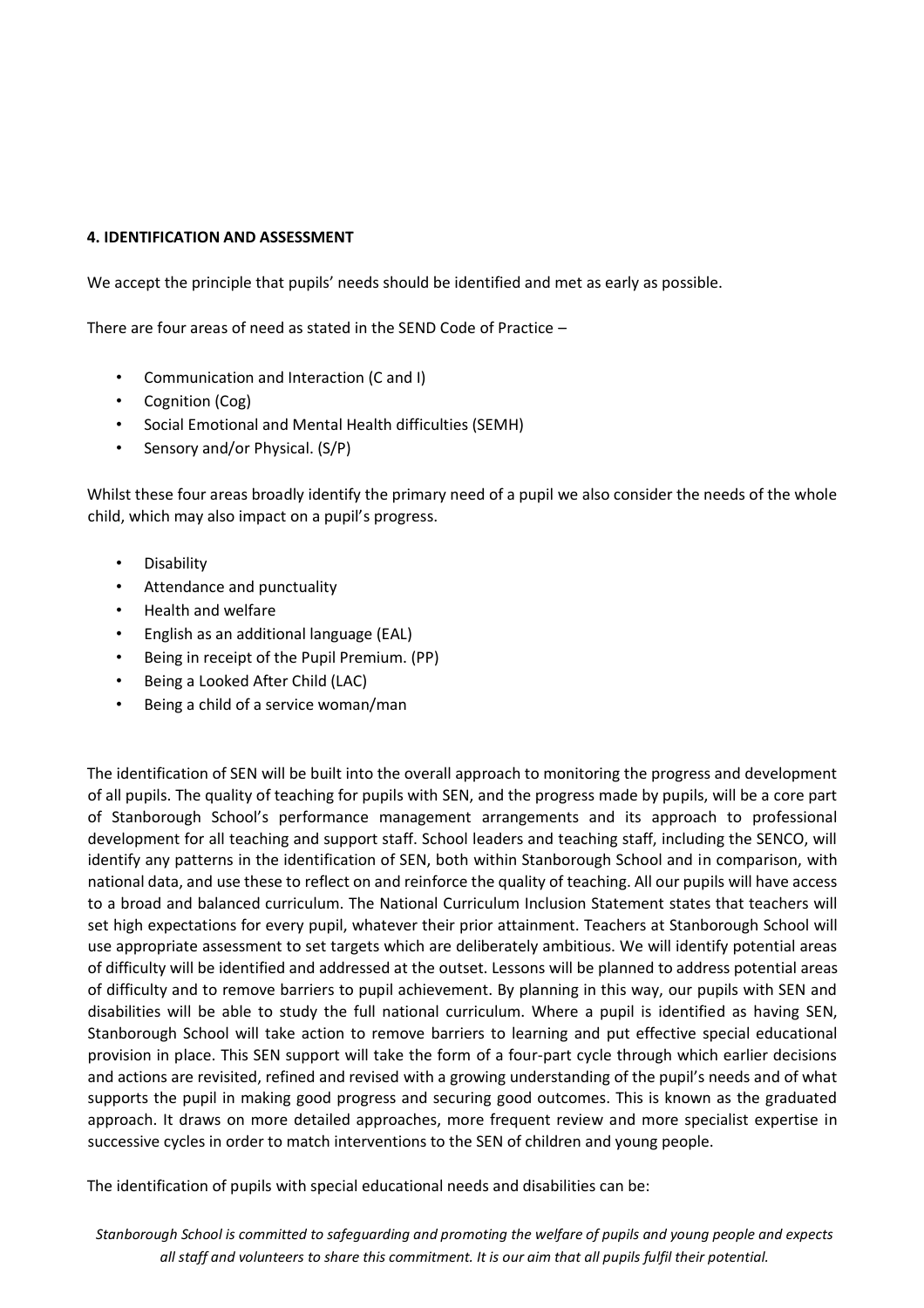- On entry when specific needs are identified and recorded as part of the entrance/transition process; • By staff recognition of a pupil whom they perceive as having difficulties or specific needs in their particular curriculum area;
- By staff referring a pupil who is experiencing emotional/behavioural problems;
- Through discussion with external professionals such as doctors, counsellors, therapists and also
- Through concern expressed by parents.

Stanborough School will assess each pupil's current skills and levels of attainment on entry, building on information from previous settings and key stages where appropriate. At the same time, we will consider evidence that a pupil may have a disability under the Equality Act 2010 and, if so, what reasonable adjustments may need to be made for them. Class and subject teachers, supported by the senior leadership team, will make regular assessments of progress for all pupils. These assessments will seek to identify pupils making less than expected progress given their age and individual circumstances. This can be characterised by progress which:

- Is significantly slower than that of their peers starting from the same baseline
- Fails to match or better the child's previous rate of progress
- Fails to close the attainment gap between the child and their peers
- Widens the attainment gap

The SENCo maintains a list of pupils identified through the procedures listed; this is called the SEND Support list. This list is reviewed each term when a detailed analysis of the list takes place. For some pupils a more indepth individual assessment may be undertaken by the school or other educational or health professionals.

Stanborough School will always be alert to other events that can lead to learning difficulties or wider mental health difficulties, such as bullying or bereavement. Such events will not always lead to children having SEN but it can have an impact on well‐being and sometimes this can be severe. Stanborough School will ensure that we make appropriate provision for a child's short‐term needs in order to prevent problems escalating. Where there are long-lasting difficulties Stanborough School shall consider whether the child might have SEN. Whilst slow progress and low attainment do not necessarily mean that a child has SEN and will not automatically lead to a pupil being recorded as having SEN, they may be an indicator of a range of learning difficulties or disabilities. Equally, Stanborough School will not assume that attainment in line with chronological age means that there is no learning difficulty or disability. Some learning difficulties and disabilities occur across the range of cognitive ability and, left unaddressed may lead to frustration, which may manifest itself as disaffection, emotional or behavioural difficulties.

Identifying and assessing SEN for children or young people whose first language is not English requires particular care. Stanborough School will look carefully at all aspects of a child or young person's performance in different areas of learning and development or subjects to establish whether lack of progress is due to limitations in their command of English or if it arises from SEN or a disability. However, difficulties related solely to limitations in English as an additional language are not classed as SEN. When reviewing and managing special educational provision the broad areas of need and support Stanborough School will review how well-equipped we are to provide support across these areas. This gives an overview of the range of needs that will be planned for. The purpose of identification is to work out what action we will need to take, and crucially not to fit a pupil into a category. In practice we recognise individual children or young people often have needs that cut across all these areas and their needs may change over time. For instance, speech, language and communication needs can also be a feature of a number of other areas of SEN, and children and young people with an Autistic Spectrum Disorder (ASD) may have needs across all areas, including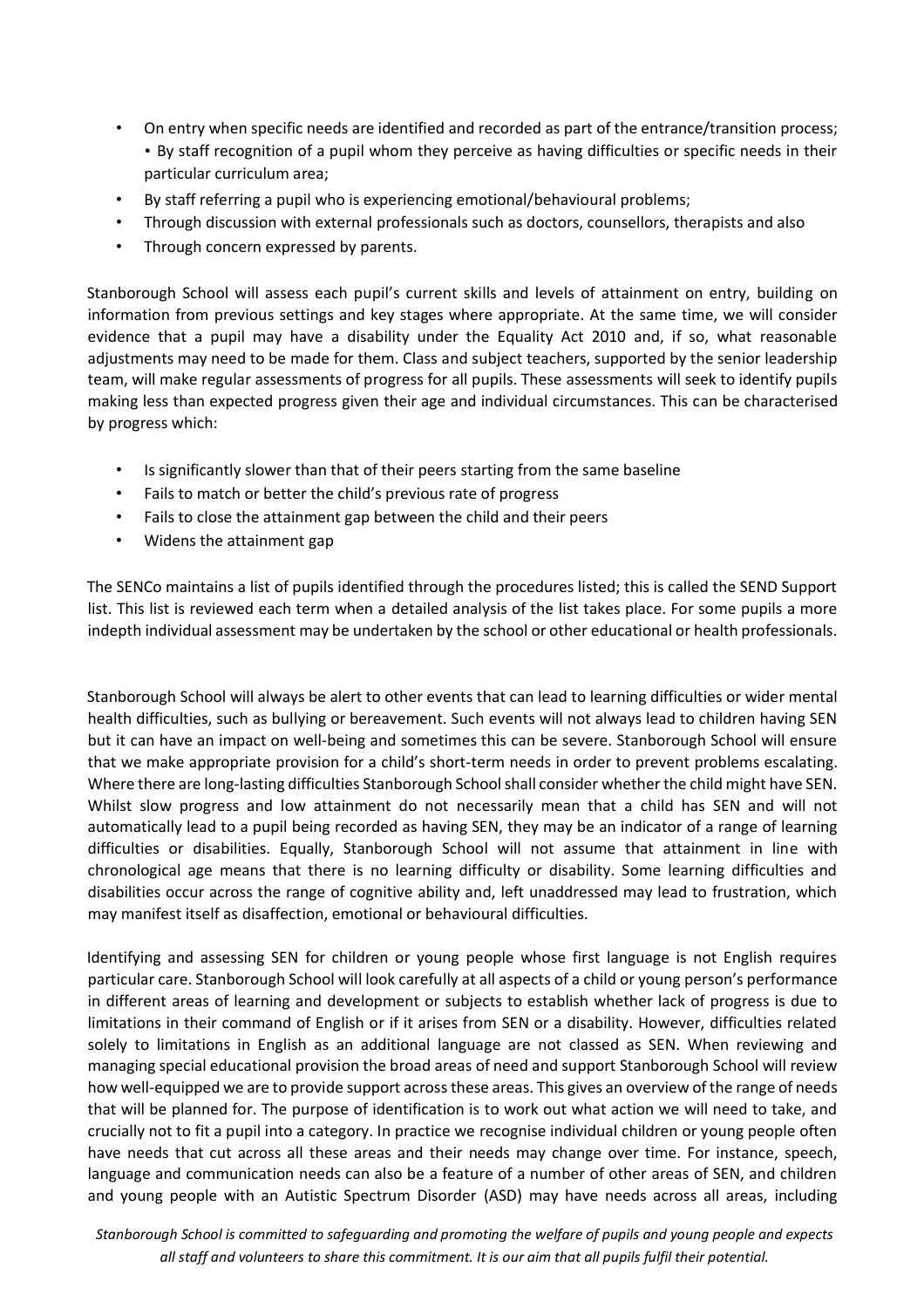particular sensory requirements. A detailed assessment of need will ensure that the full range of an individual's needs is identified, not simply the primary need. The support provided to an individual will always be based on a full understanding of their particular strengths and needs and seek to address them all using well-evidenced interventions targeted at their areas of difficulty and where necessary specialist equipment or software.

Children and young people with speech, language and communication needs (SLCN) have difficulty in communicating with others. This may be because they have difficulty saying what they want to, understanding what is being said to them or they do not understand or use social rules of communication. The profile for every child with SLCN is different and their needs may change over time. They may have difficulty with one, some or all of the different aspects of speech, language or social communication at different times of their lives. Children and young people with ASD, including Asperger's Syndrome and Autism, are likely to have particular difficulties with social interaction. They may also experience difficulties with language, communication and imagination, which can impact on how they relate to others. Support for learning difficulties may be required when children and young people learn at a slower pace than their peers, even with appropriate differentiation. Learning difficulties cover a wide range of needs. . Specific learning difficulties (SpLD), affect one or more specific aspects of learning. This encompasses a range of conditions such as dyslexia, dyscalculia and dyspraxia.

# **5. CURRICULUM ACCESS AND PROVISION**

In order to meet the learning needs of all pupils, teachers differentiate work. They work to meet individual learning needs and to mark work and plan homework effectively.

Where pupils are identified as having special educational needs, the school provides for these additional needs in a variety of ways. The provision for pupils is related specifically to their needs. A SEND IEP Plan records a graduated response to individuals.

The range of provision may include:

- In class support for small groups with an additional teacher
- Small group withdrawal
- Individual class support / individual withdrawal
- Further differentiation of resources
- Study buddies/cross age tutors
- Homework/learning support club
- Pupil Personal Profile targets
- Interventions
- Provision of alternative learning materials/ special equipment
- Group support
- Provision of additional adult time in devising interventions and monitoring their effectiveness
- Staff development/training to undertake more effective strategies
- Access to Specialist Teaching and Educational Psychology Service STePS or other support services for advice on strategies, equipment, or staff training

### **6. MONITORING PUPIL PROGRESS**

Progress is the crucial factor in determining the need for additional support. Adequate progress is that which:

- Narrows the attainment gap between pupil and peers
- Prevents the attainment gap widening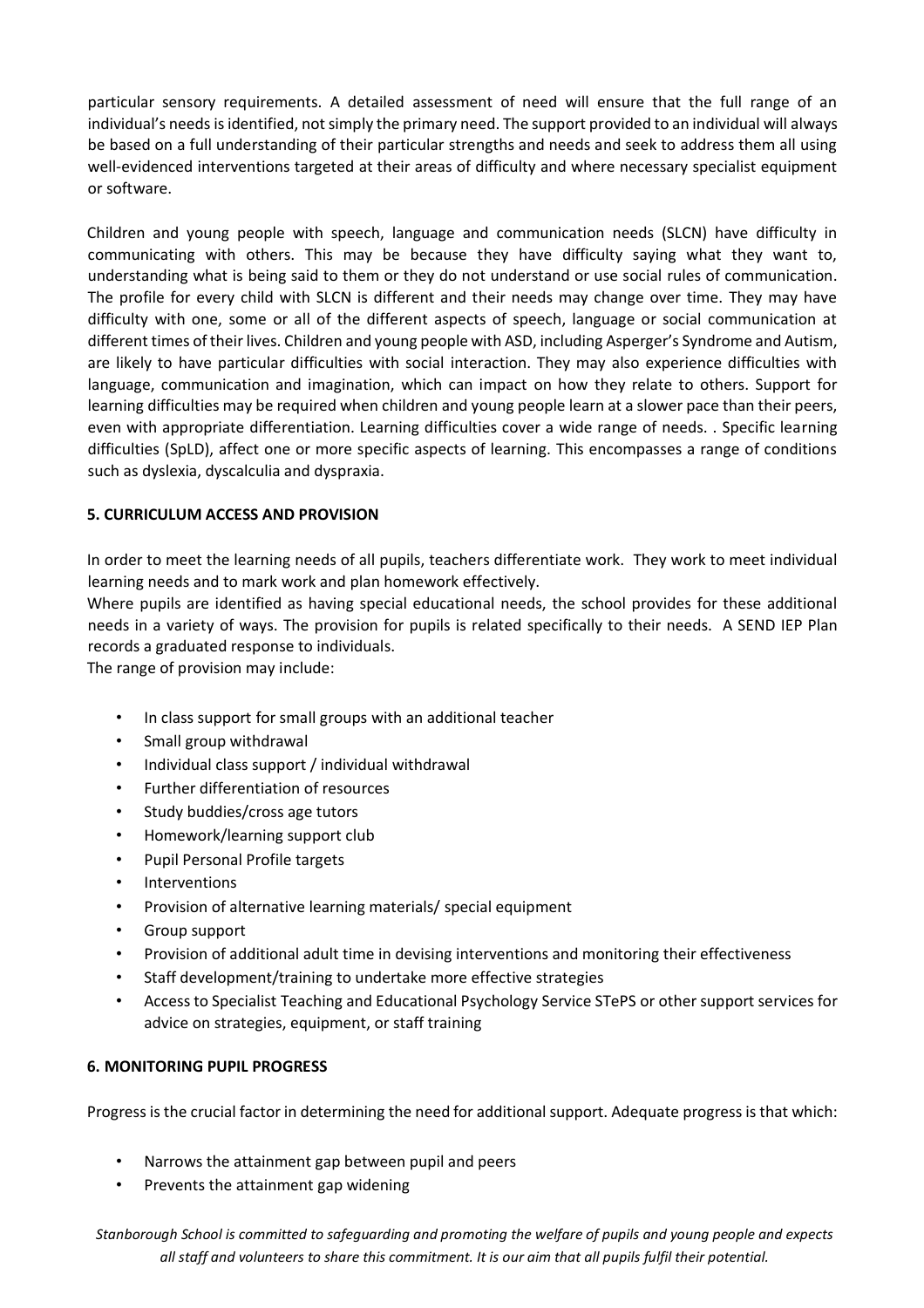- Is equivalent to that of peers starting from the same baseline but less than the majority of peers
- Equals or improves upon the pupil's previous rate of progress
- Ensures full curricular access
- Shows an improvement in self‐help and social or personal skills
- Shows improvements in the pupil's behaviour

## **7. RECORD KEEPING**

The school will record the steps taken to meet pupils' individual needs. The SENCO will maintain the records and ensure access to them. In addition to the usual school records, the pupil's profile will include:

- Pupil's own perceptions of difficulties
- Information from parents
- Information on progress and behaviour
- Information from health/social services
- Information from other agencies

# **8. TARGETS and SUPPORT PLANS**

All pupils on our SEND Support list will have an Individual Education Plan (IEP), setting out targets and any provision made that is additional to and different from usual classroom provision.

For pupils with an EHCP, provision will meet the recommendations on the plan.

In subjects where all children have curriculum targets these are used to inform the IEP. Curriculum targets are recorded in *exercise books and homework diaries.*

Strategies for pupils' progress will be recorded in an Action Plan containing information on

- Pupils ambitions for the short/long term future
- Circle of support (highlighting close and wide support networks)
- Short/Long‐term targets
- Teaching strategies
- Provision made
- Outside agency support
- Date for review
- Success and/or exit criteria
- The outcomes recorded at review
- Pupil Personal Profile targets

The Action Plan will record only that which is different from or additional to the normal differentiated curriculum and will concentrate on three or four individual targets that closely match the pupil's needs. The Action Plan will be created through discussion with both the pupil and the parent or guardian.

## **8.1 REVIEWING AN INDIVIDUAL EDUCATION PLAN**

IEPs will be reviewed by the SENCo. The reviews will be completed during the school's parent consultation cycles of that academic year.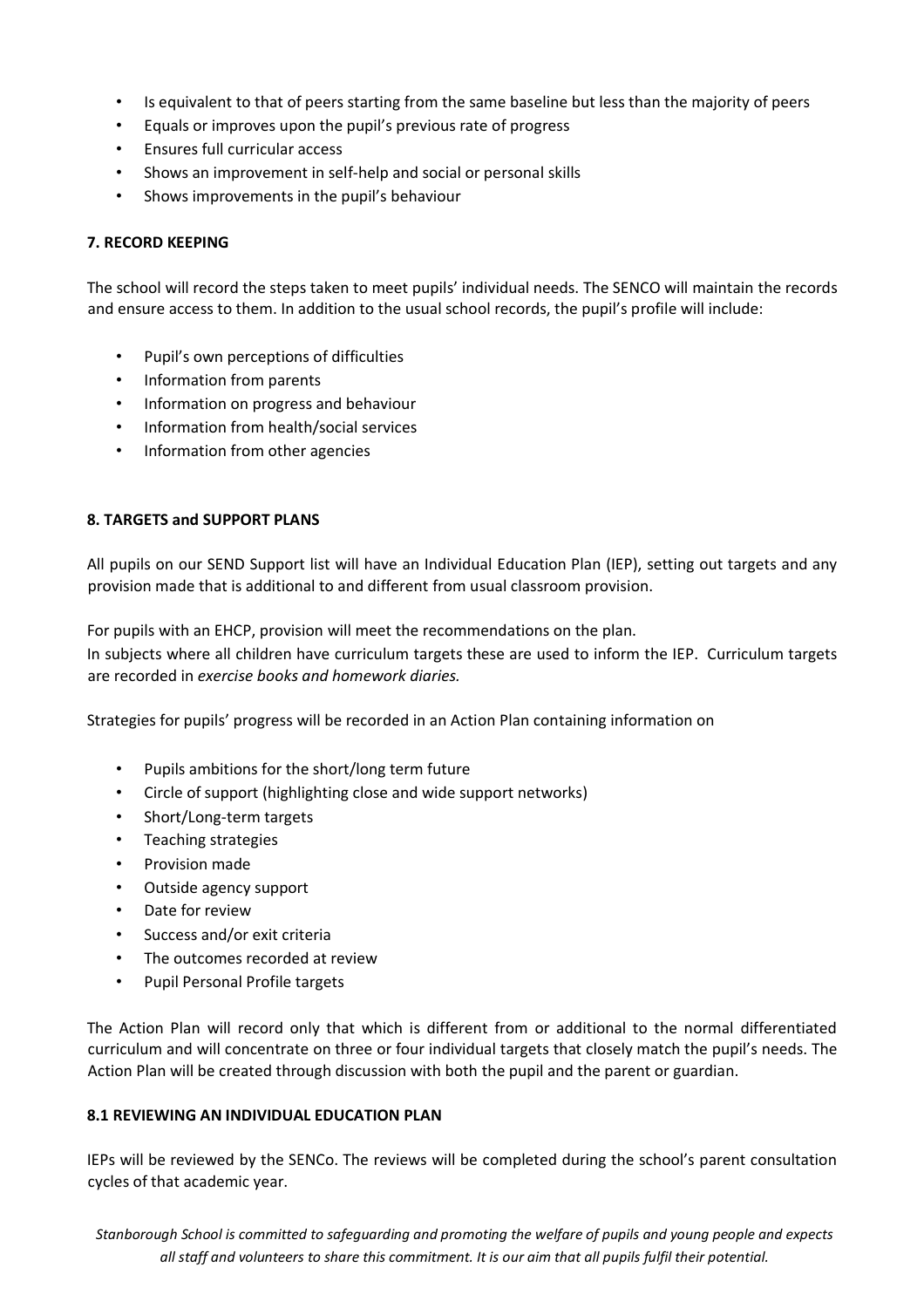## **9. CODE OF PRACTICE GRADUATED RESPONSE**

The school adopts the levels of intervention as described in the SEN Code of Practice. The Code of Practice advocates a graduated response to meeting pupils' needs.

If the school decides, after consultation with parents, that a pupil requires additional support to make progress, the SENCo, in collaboration with the form tutor and subject teachers, will support the assessment of the pupil and have an input in planning future support and add the pupil to the SEND Support list. The class teacher will remain responsible for planning and delivering individualised programmes. Parents will be closely informed of the action and results.

Placement of a pupil on the SEND Support list will be made by the SENCo after full consultation with parents at a SEND Support Plan meeting. External support services may advise on targets for a new Support Plan and provide specialist inputs to the support process.

IEP intervention will usually be triggered when despite receiving differentiated teaching and a sustained level of support, a pupil:

- Still makes little or no progress in specific areas over a long period
- Continues to work at National Curriculum levels considerably lower (one year lower) than expected for a pupil at a similar age
- Continues to experience difficulty in developing literacy/numeracy skills
- Has emotional problems that substantially impede their learning
- Has sensory or physical needs requiring additional specialist equipment or visits/advice from specialists
- Has communication or interaction problems that impede the development of social relationships, thus presenting barriers to learning

Parental consent is sought before any external agencies are involved. The resulting IEP may incorporate specialist strategies. These may be implemented by teachers.

### **9.1 REQUEST FOR STATUTORY ASSESSMENT**

The school will request a Statutory Assessment when, despite an individualised programme of sustained intervention within SEN Support the pupil remains a significant cause for concern. A Statutory Assessment might also be requested by a parent or outside agency. The school will have the following information available:

- Records from past interventions
- Current and past SEND Individual Education Plans
- Records and outcomes of regular reviews undertaken Information on the pupil's health and relevant medical history
- National Curriculum levels.
- Other relevant assessments from specialists such as support teachers and educational psychologists The views of parents
- Where possible, the views of the pupil
- Social Care/Educational Welfare Service reports
- Any other involvement by professionals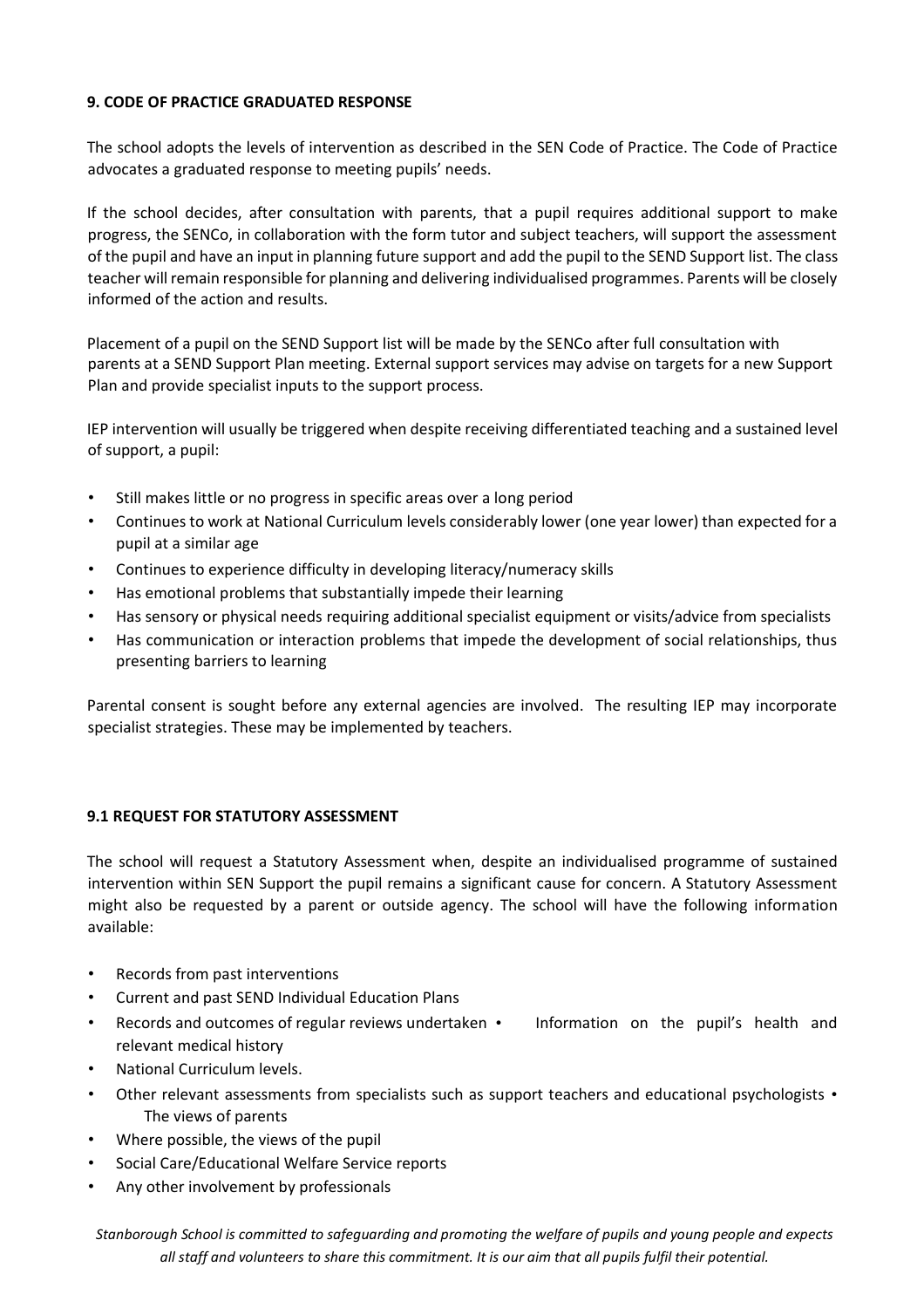# **Education, Care and Health Plans (EHCP)**

An EHCP will normally be provided where, after a Statutory Assessment, it is considered the pupil requires provision beyond what the school can offer. However, the school recognises that a request for a Statutory Assessment does not inevitably lead to an EHCP.

An EHCP will include details of learning objectives for the child. These are used to develop targets that are:

- Matched to the longer-term objectives set in the EHCP
- Of shorter term
- Established through parental/pupil consultation
- Set out in an IEP
- Implemented in the classroom
- Delivered by the class teacher with appropriate additional support where specified.

### **Reviews of an EHCP**

EHCPs will be reviewed every 1.5 terms (approx. 18 weeks). Each tem, a student will The SENCO will organise these reviews and invite:

- The pupil's parent
- The pupil if appropriate
- The relevant form tutors
- Any professional, who has had an input during the review year.
- Any other person the SENCO or parent/guardian considers appropriate

The aim of the review will be to:

- Assess the pupil's progress in relation to the objectives on the EHCP
- Review the provision made to meet the pupil's need as identified in the EHCP
- Consider the appropriateness of the existing EHCP in relation to the pupil's performance during the year, and whether to cease, continue, or amend it
- If appropriate to set new objectives for the coming year

Within the time limits set out in the Code of Practice, the SENCO will complete the annual review forms and send it, with any supporting documentation to the LA. The school recognises the responsibility of the LA in deciding whether to maintain, amend, or cease an EHCP of SEND.

### **10. CO-PRODUCTION PARTNERSHIP WITH PARENTS/GUARDIANS**

The school aims to work in partnership with parents/ carers/guardians. We do so by:

- keeping parents/carers/guardians informed and giving support during assessment and any related decision‐making process about SEN provision
- working effectively with all other agencies supporting children and their parents
- giving parents/carers/guardians opportunities to play an active and valued role in their child's education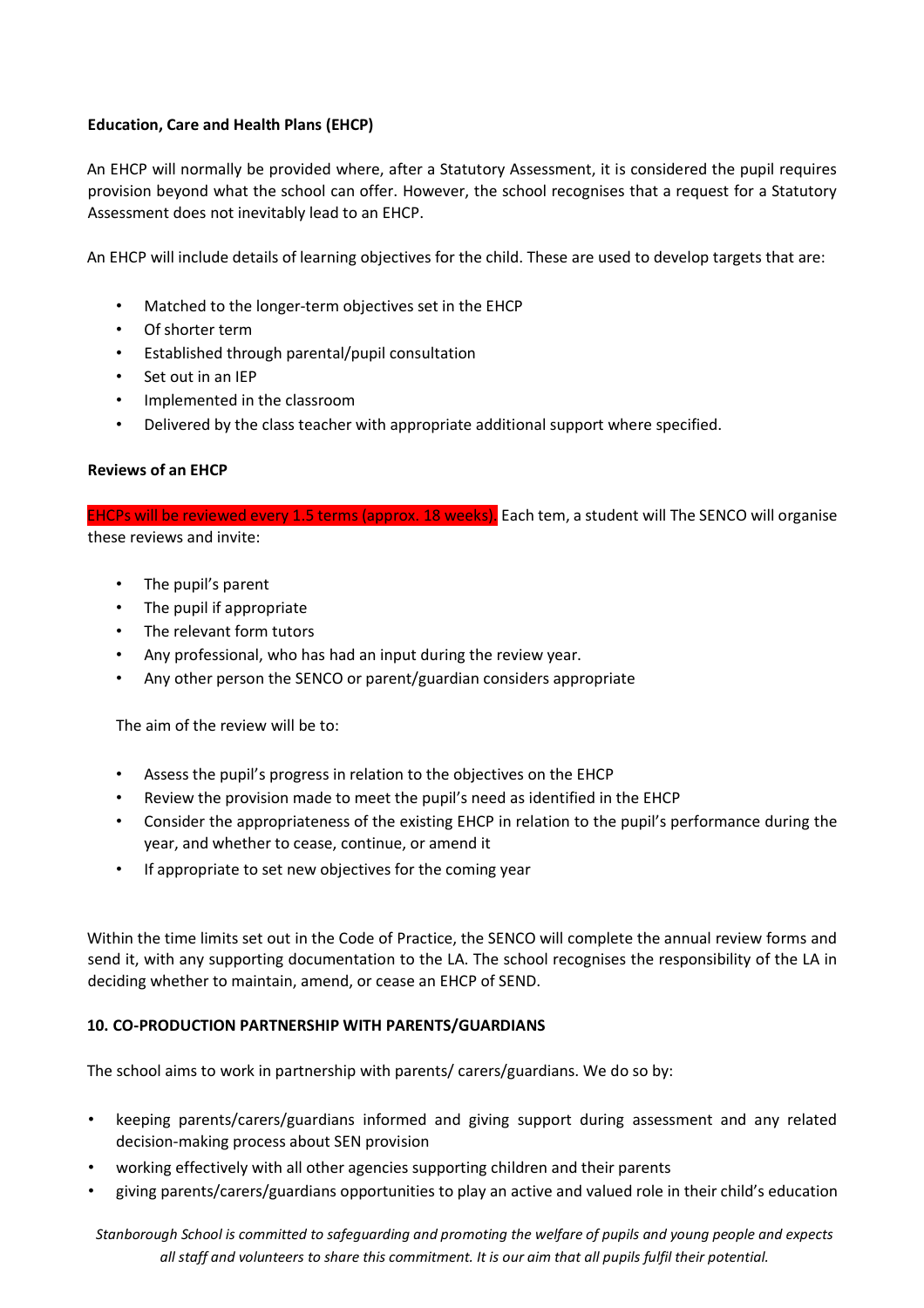- making parents/carers/guardians feel welcome
- ensuring all parents/carers/guardians have appropriate communication aids and access arrangements
- providing all information in an accessible way
- encouraging parents/carers/guardians to inform school of any difficulties they perceive their child may be having or other needs the child may have which need addressing
- instilling confidence that the school will listen and act appropriately
- focusing on the child's strengths as well as areas of additional need
- allowing parents/carers/guardians opportunities to discuss ways in which they and the school can help their child
- agreeing targets for the child
- involving parents/carers/guardians in decision making as to how a pupil's individual budget (EHCP only) may be allocated to provide support for their child.

### **11. INVOLVEMENT OF PUPILS**

We recognise that all pupils have the right to be involved in making decisions and exercising choice (SEN Code of Practice). Where appropriate all pupils are involved in monitoring and reviewing their progress. We endeavour to fully involve all pupils by encouraging them to:

- state their views about their education and learning
- identify their own needs (*self assessment and self evaluation, Assessment for Learning)*
- share in individual target setting across the curriculum
- self-review their progress and set new targets

In addition, pupils who are identified as having SEND are invited to participate in:

- Individual Education Plan reviews and setting of individual targets
- Regular meetings with named adults
- Where appropriate, working with learning mentors
- Annual reviews

### **12. SPECIAL PROVISION**

The school has some of the following adaptations in place to meet sensory and physical needs:

- appropriate seating, acoustic conditioning and lighting
- adaptations to the physical environment of the school
- adaptations to school policies and procedures
- access to alternative or augmented forms of communication
- provision of tactile and kinaesthetic materials
- access to low vision aids
- access to specialist aids, equipment or furniture regular and frequent access to specialist support.

### **13. LINKS WITH EDUCATION SUPPORT SERVICES**

We aim to maintain useful contact with support services in Children and Young People's Services and other agencies. For pupils on our SEND Support list any one or more of the following agencies may be involved: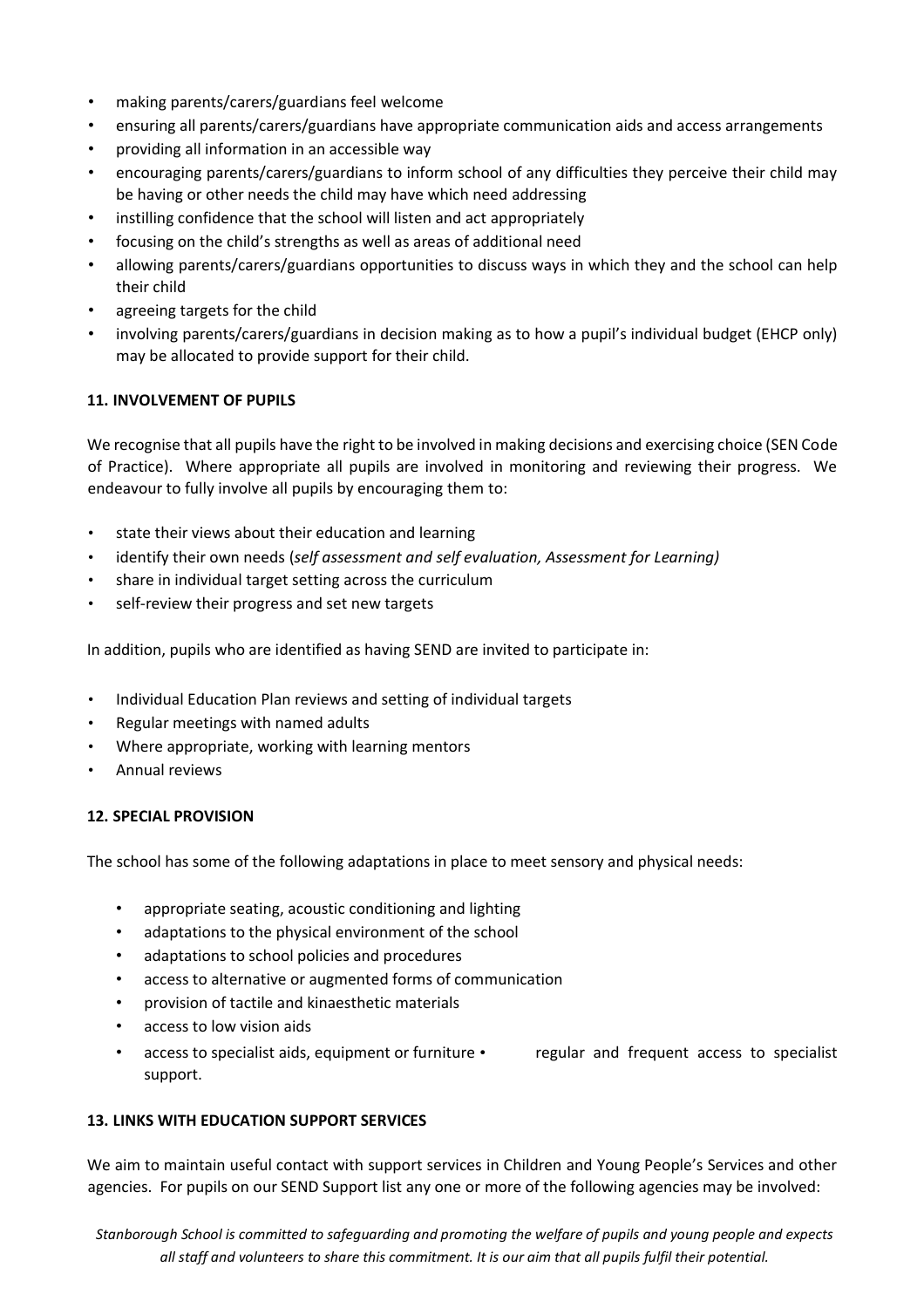- Educational Psychology Service EPS
- Specialist Teaching and Psychology Service STePS
- Educational Welfare Service

The SENCo will maintain links with other SEN Specialists through the Adventists Special Needs Association (ASNA) network meetings of the South England Conference of Seventh Day Adventists Church.

### **14. LINKS WITH OTHER SERVICES**

Effective working links are maintained with:

- Speech and Language Therapy Service
- Other Children and Young People's Services
- Community Health Service
- Family support and safeguarding
- Parent Partnership Service
- Child Development Centre
- CAMH
- School Nurse
- ASD Outreach

### **15. LINKS WITH OTHER SCHOOLS/INTEGRATION LINKS**

Links with other schools, including special schools are promoted. It is recognised that transition phases can be particularly difficult and therefore every effort will be made to ensure these are made.

### **16. INSET**

In order to maintain and develop the quality of our provision, staff undertake appropriate training and further professional development. The SENCO delivers training within school to all teaching and support staff.

### **17. RESOURCES**

The provision for SEN/AEN is funded through the main revenue budget for the school. Funds are deployed to implement the SEND policy.

## **18. COMPLAINTS**

If there are any complaints relating to the provision for pupils with SEN these will be dealt with in the first instance by the Headteacher/SENCo. The Chair of Governors may be involved if necessary. Please see the school's Complaints Procedure available on the school's website.

#### **19. REVIEW OF THE SEND POLICY**